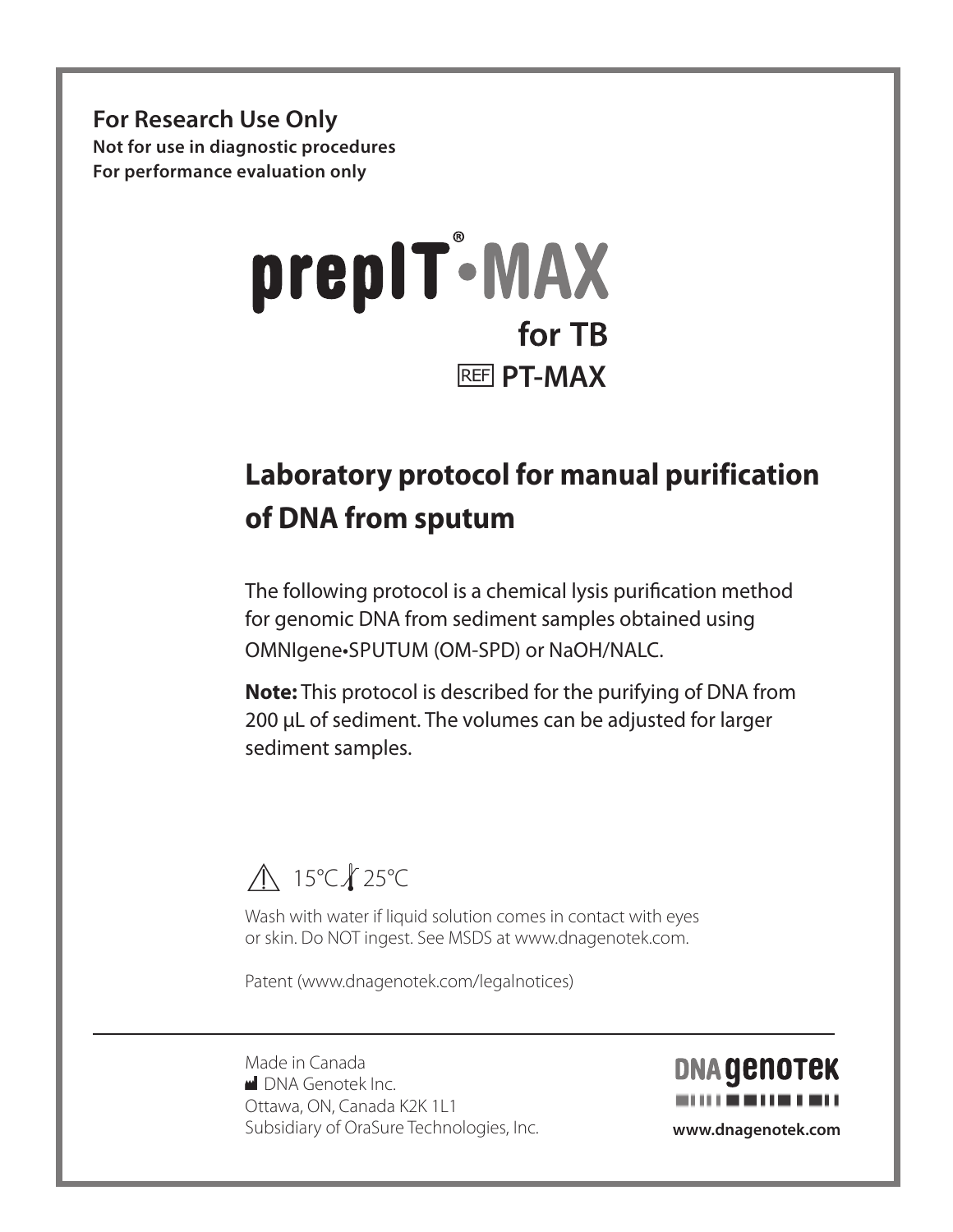**CAUTION:** Clinical specimens which may contain *Mycobacterium tuberculosis* (TB) should be considered infectious and handled with appropriate biosafety precautions and standards (follow local or federal regulations as appropriate).

**Note:** TB bacteria will remain viable in OM-SPD reagent.

## **Intended use**

prepIT•MAX (PT-MAX) is intended for the purification of DNA from sputum obtained from OMNIgene•SPUTUM (OM-SPD) or NaOH/NALC treatments, in order to release the maximum DNA from *Mycobacterium tuberculosis.*

This product is intended for Research Use Only, not for use in diagnostic procedures.

### **Storage**

PT-MAX should be stored at room temperature (15°C-25°C) and is stable until the use by date indicated on the bottle label.

# **Safety information**

For further safety information on PT-MAX, refer to the appropriate material safety data sheet (MSDS) available at www.dnagenotek.com.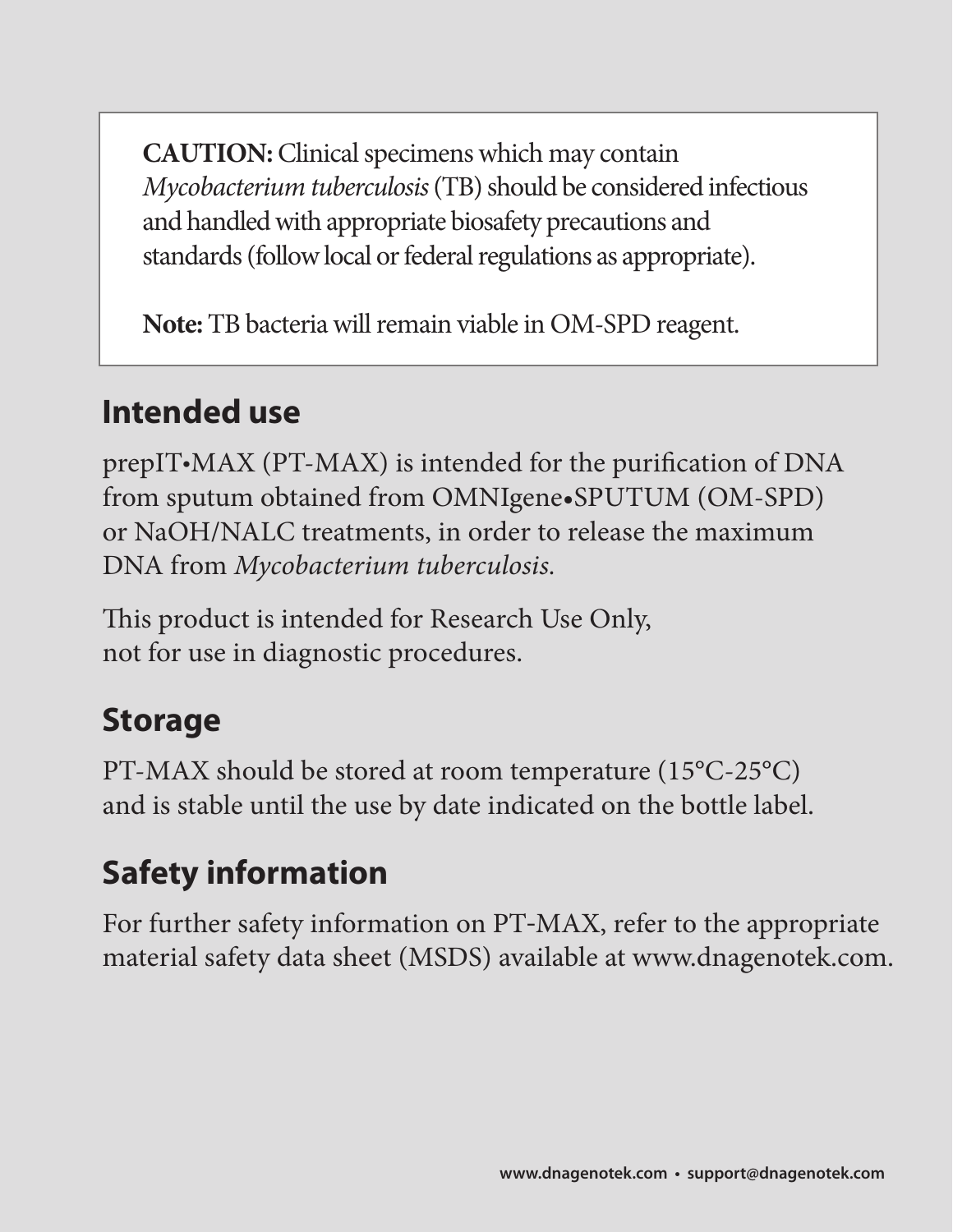## **Reagents included**

- MAX Buffer TK Buffer
- MAX Lysis Reagent Elution Buffer

### **Equipment and reagents supplied by user**

- Centrifuge that is capable of generating  $15,000 \times g$
- 1.5 mL microcentifuge tubes (e.g., Axygen #MCT-150-C)
- Water incubator or hot block at 70°C
- Ethanol (95% to 100%) at room temperature
- Pipettes and pipette tips

#### **Procedure**

The following protocol is a chemical lysis purification method for genomic DNA from sediment samples obtained from OMNIgene•SPUTUM (OM-SPD) or NaOH/NALC.

| <b>Purification steps</b> |                                                                                                                             | <b>Notes</b>                                                                                                                                                                    |  |
|---------------------------|-----------------------------------------------------------------------------------------------------------------------------|---------------------------------------------------------------------------------------------------------------------------------------------------------------------------------|--|
| 1.                        | Remove a 200 µL aliquot of sputum<br>sediment resuspended in sterile<br>phosphate buffered saline (PBS)<br>or water.        | The purification protocol can support<br>up to 200 µL of sediment volume in<br>a 1.5 mL microcentifuge tube and<br>300 µL of sediment volume in a 2 mL<br>microcentrifuge tube. |  |
| 2.                        | Add an equal volume of MAX Buffer.                                                                                          |                                                                                                                                                                                 |  |
| 3.                        | Add 40 µL (1/10th volume) of<br>MAX Lysis Reagent to the<br>microcentrifuge tube and mix<br>by vortexing for a few seconds. | The 1/10th the volume is calculated<br>according to the total sample volume<br>(e.g., MAX Buffer + sediment volume).                                                            |  |
| $\overline{4}$            | Heat at 70°C for 20 minutes.                                                                                                | Shorter incubation time (minimum<br>5 minutes) may be used, but the DNA<br>yield will be decreased.                                                                             |  |

*(next page)*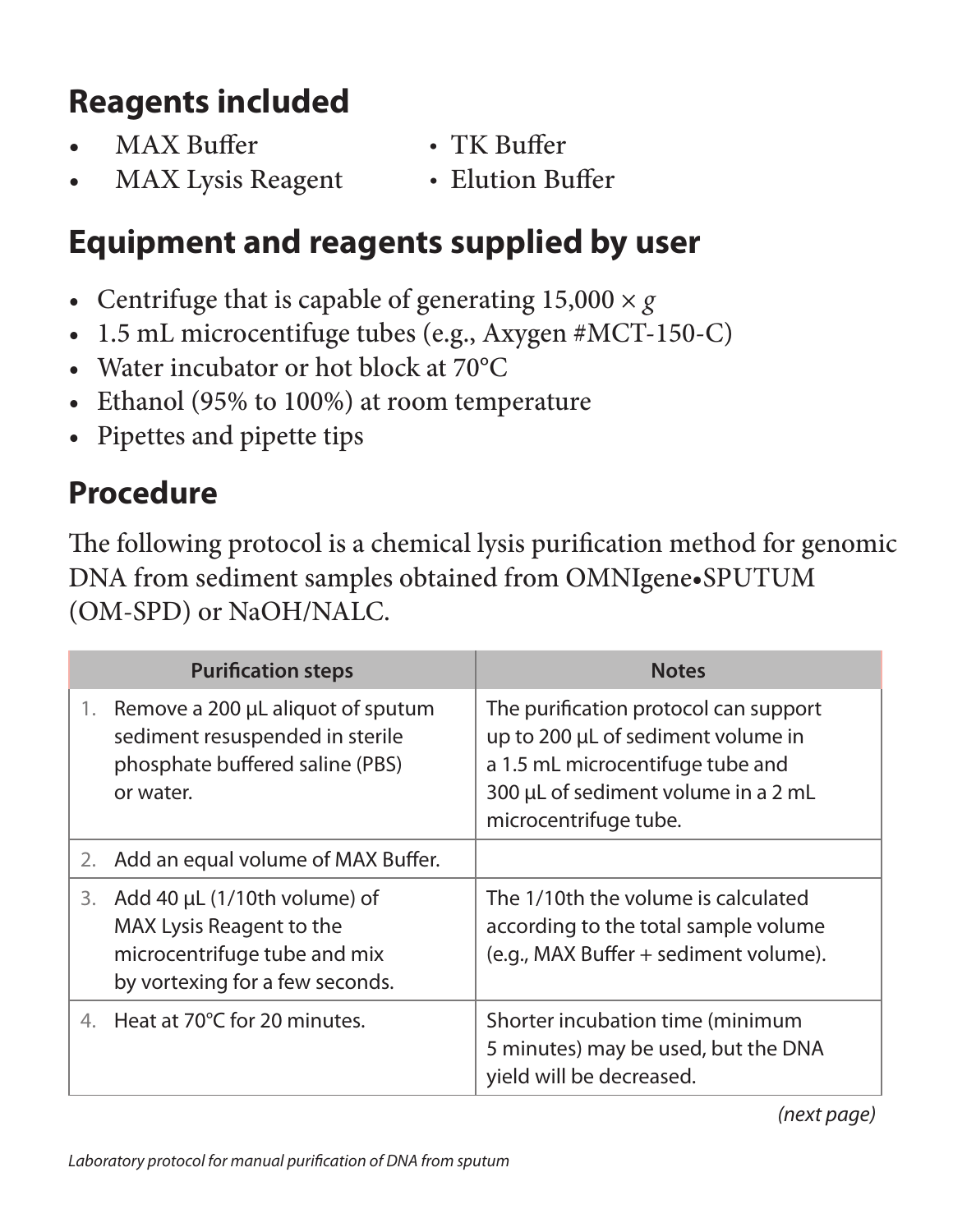#### *(continued)*

| <b>Purification steps</b> |                                                                                                                                               | <b>Notes</b>                                                                                                                                                                                                                                                                                                 |  |
|---------------------------|-----------------------------------------------------------------------------------------------------------------------------------------------|--------------------------------------------------------------------------------------------------------------------------------------------------------------------------------------------------------------------------------------------------------------------------------------------------------------|--|
| 5.                        | Add 40 µL (1/10th volume) of TK Buffer<br>to the microcentrifuge tube and mix<br>by vortexing for a few seconds.                              | The sample will become turbid as<br>impurities and inhibitors are precipitated.<br>The 1/10th the volume is calculated<br>according to the total sample volume<br>(e.g., MAX Buffer + sediment volume).                                                                                                      |  |
| 6.                        | Incubate on ice for 10 minutes or<br>at 4°C for 15 minutes.                                                                                   |                                                                                                                                                                                                                                                                                                              |  |
|                           | 7. Centrifuge at room temperature<br>at 15,000 x $q$ for 5 minutes.                                                                           |                                                                                                                                                                                                                                                                                                              |  |
| 8.                        | Carefully transfer the clear<br>supernatant with a pipette tip into<br>a clean microcentrifuge tube.<br>Discard pellet containing impurities. | The pellet contains turbid impurities.<br>If accidentally disturbed, the tube<br>should be re-centrifuged.                                                                                                                                                                                                   |  |
| 9.                        | Add 800 µL room temperature<br>ethanol (95% to 100%). Mix gently<br>by inversion 20 times.                                                    | During the mixing with ethanol<br>the sample may become cloudy as DNA<br>precipitates. Even if the sample does NOT<br>become cloudy, DNA will be recovered by<br>carefully following the next steps.                                                                                                         |  |
|                           | 10. Incubate samples at room<br>temperature for 15 minutes to allow<br>the DNA to fully precipitate.                                          | Incubation at -20°C is NOT recommended<br>because impurities may co-precipitate<br>with the DNA                                                                                                                                                                                                              |  |
|                           | 11. Place the tube in the microcentrifuge<br>in a known orientation. Centrifuge<br>at room temperature for 2 minutes<br>at 15,000 x q.        | For example, place each tube in the<br>microcentrifuge with the hinge portion of<br>the cap pointing away from the centre of<br>the rotor. After centrifugation, the pellet<br>will be located at the tip of the tube below<br>the hinge. In some cases the pellet may be<br>too small to be easily visible. |  |

*(next page)*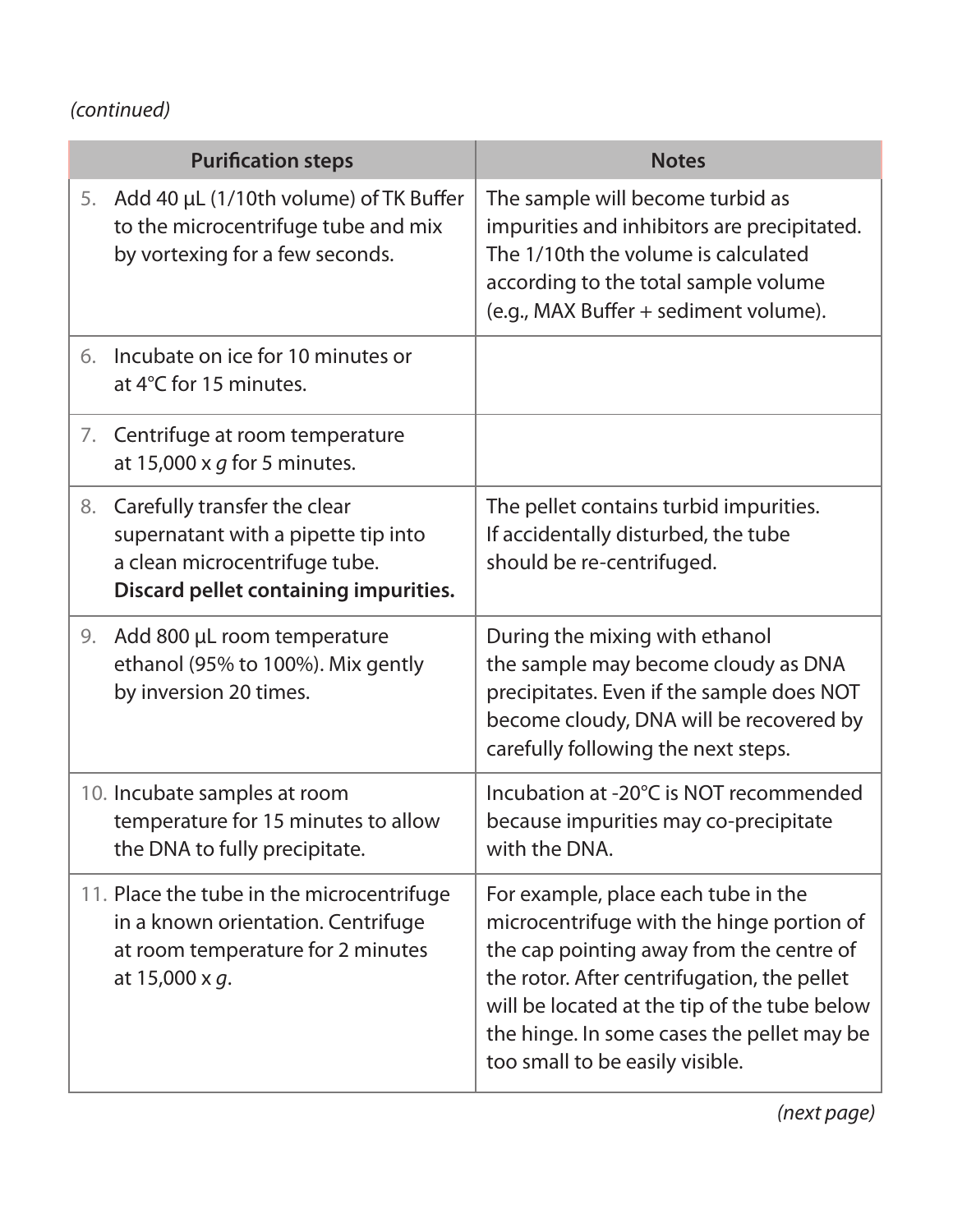#### *(continued)*

| <b>Purification steps</b>                                                                                                                                                                                                     | <b>Notes</b>                                                                                                                                                               |  |
|-------------------------------------------------------------------------------------------------------------------------------------------------------------------------------------------------------------------------------|----------------------------------------------------------------------------------------------------------------------------------------------------------------------------|--|
| 12. Carefully remove the supernatant with<br>a pipette tip and discard it. Take care                                                                                                                                          | This pellet contains DNA; loss of the<br>pellet will result in loss of the DNA.                                                                                            |  |
| to avoid disturbing the DNA pellet.                                                                                                                                                                                           | Rotating the tube, such that the pellet is<br>on the upper wall, will allow you to safely<br>move a pipette tip along the lower wall<br>and remove all of the supernatant. |  |
|                                                                                                                                                                                                                               | The supernatant may contain impurities<br>and should be removed completely.                                                                                                |  |
|                                                                                                                                                                                                                               | Excessive drying of the pellet can make<br>the DNA more difficult to dissolve.                                                                                             |  |
| 13. Add 100 µL of Elution Buffer to<br>dissolve the DNA pellet. Vortex<br>briefly to fully resuspend DNA.                                                                                                                     | If a higher concentration of DNA is<br>desired, 50 µL of Elution Buffer should<br>be used.                                                                                 |  |
|                                                                                                                                                                                                                               | Note: large amounts of high molecular<br>weight DNA can be slow to hydrate<br>(dissolve) completely.                                                                       |  |
| 14. To ensure complete rehydration<br>of the DNA, incubate at room<br>temperature for 30 minutes. If DNA<br>does NOT go into solution readily,<br>vortex periodically.                                                        | Incomplete rehydration of the DNA is a<br>cause of inaccuracy in estimating DNA<br>concentration and potential failure of<br>downstream applications such as PCR.          |  |
| 15. Options for storage of the fully<br>rehydrated DNA:<br>a) Purified DNA can be stored at<br>room temperature or 4°C for<br>up to 3 months.<br>b) Purified DNA can be frozen<br>in aliquots at -20°C for<br>longer storage. |                                                                                                                                                                            |  |